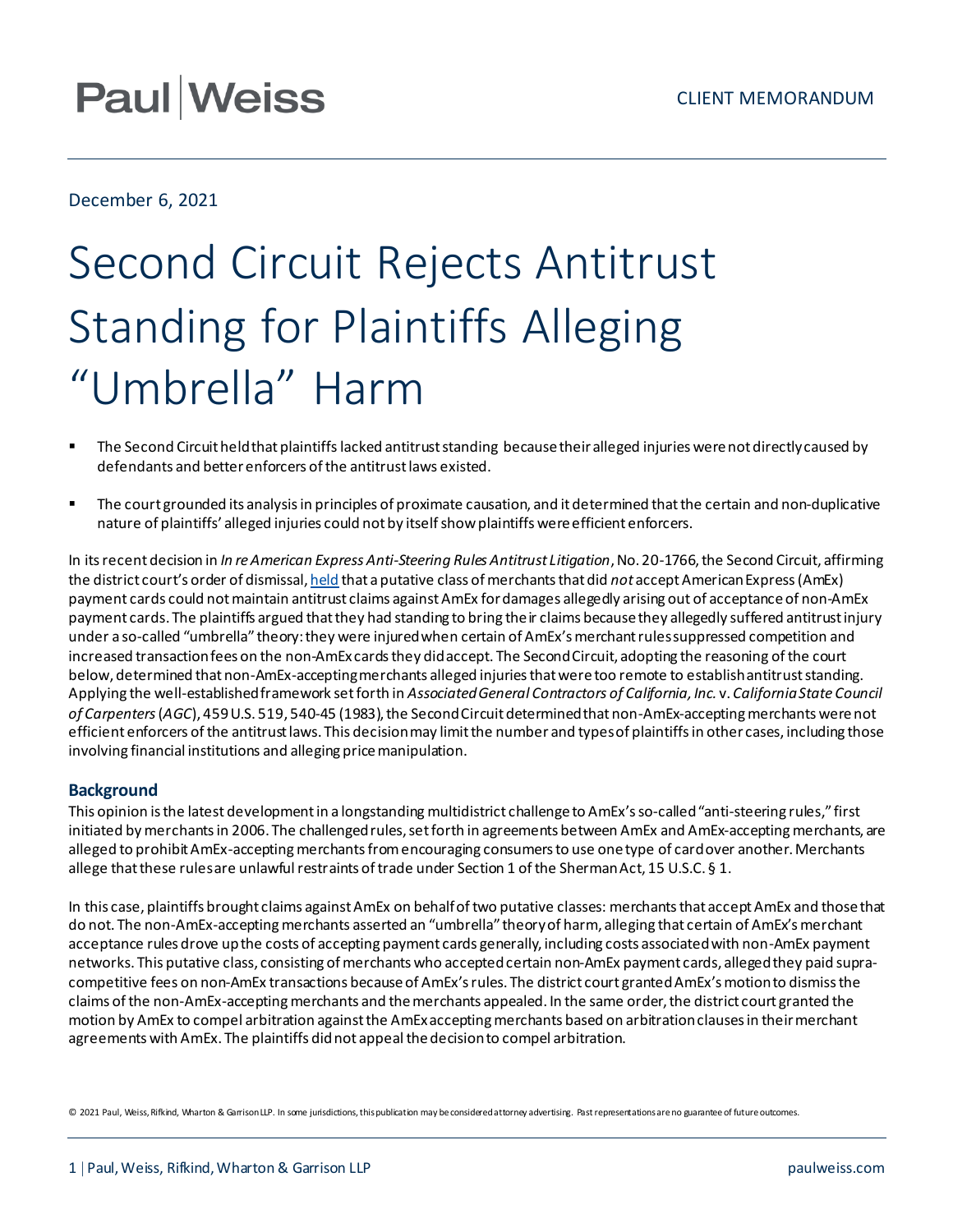### **The Second Circuit's Holding**

The court affirmed the part of the district court's order dismissing the claims of the non-AmEx-accepting merchants, holding that those merchants did not have antitrust standing. The Second Circuit considered whether the merchants were "efficient enforcers,"using the four factors articulated by the Supreme Court in *AGC*: (1)"the directness or indirectnessofthe asserted injury"; (2) "the existence of more direct victims" or the "existence of an identifiable class of persons whose self-interest would normally motivate them to vindicate the public interest in antitrust enforcement"; (3) whether the claim is "highly speculative"; and (4) "the importance of avoiding either the risk of duplicate recoveries on the one hand, or the danger of complex apportionment of damages on the other."The Second Circuit held that the first two efficient-enforcer factors did not support standing and that the latter two, though they may support standing, were not sufficient to overcome the first two.

With respect to the first *AGC* factor , the Second Circuit rejected putative class plaintiffs' "umbrella" theory of harm, holding that their alleged injury was too remote. The court analyzed the plaintiffs' alleged injuries using "familiar principles of proximate causation"—specifically the "first-step" rule.According to the court, this rule requires "some direct relation between the injury asserted and the injurious conduct alleged." Taking the allegations in the complaint as true, the court determined that if any party was directly harmed by the rules, it was only merchants using the AmExnetwork; the non-AmEx-accepting merchants were not.

As for the second *AGC* factor, the court again noted that AmEx-accepting merchants were more directly harmed by the allegedly anticompetitive rules. According to the court, the existence of a separate AmEx-accepting merchant class "diminish[ed]the justification for allowing a more remote party" to bring suit. This factor, therefore, also counseled against a finding that non-AmEx-accepting merchants had antitrust standing.

The Second Circuit found that the third factor—whether the alleged injuries were speculative—was a "close question."Although the non-AmEx-accepting merchants had, according to the court, presented a "compelling prima facie case of foreseeable damages," any damages calculation "would rely on some speculation" given that any injuries would have been indirect and that the impact of the elimination of the anti-steering rules was uncertain. Nevertheless, the court reasoned that even assuming the non-AmEx-accepting merchants' injuries were "foreseeable, predictable, and even calculable," this factor could not establish that the alleged injuries were proximately caused by AmEx's rulesin light ofthe indirect nature ofthe injury.

Finally, the courtwrote that while the fourth *AGC* factor regarding the workabilityof damages apportionment counseled in favor of standing, it did not outweigh the first and second factors. According to the court, even though the damages claimed by the non-AmEx-accepting merchants did not overlap with those sought by the other merchants, this factor was primarily designed to keep "the scope of complex antitrust trials within manageable limits." The court held that the "efficient enforcer inquiry remains, fundamentally, one into proximate cause."

Based on this analysis, the court held that the non-AmEx-accepting merchants were not efficient enforcers in this instance and therefore did not have antitrust standing. The court also dismissed the plaintiffs' California state law claims.

#### **Potential Implications**

This decision illustrates the importance of proximate causation in the analysis of antitrust standing. Indeed, several lower courts hearing cases brought by plaintiffs who have alleged umbrella theories—including in particular cases where plaintiffs claim they were harmed by purchasing certain commodities at market-wide inflated prices—have recently placed great weight on the directness ofthe injury alleged under the first *AGC* factor and the existenceof other, more directly injured, parties under the plaintiffs'theory of injury. The decision in this case lends further support to the reasoning ofthosecourts and indicatesthat plaintiffs seeking to pursue claims under the antitrust laws must show a direct injury fromthe alleged unlawful conduct.